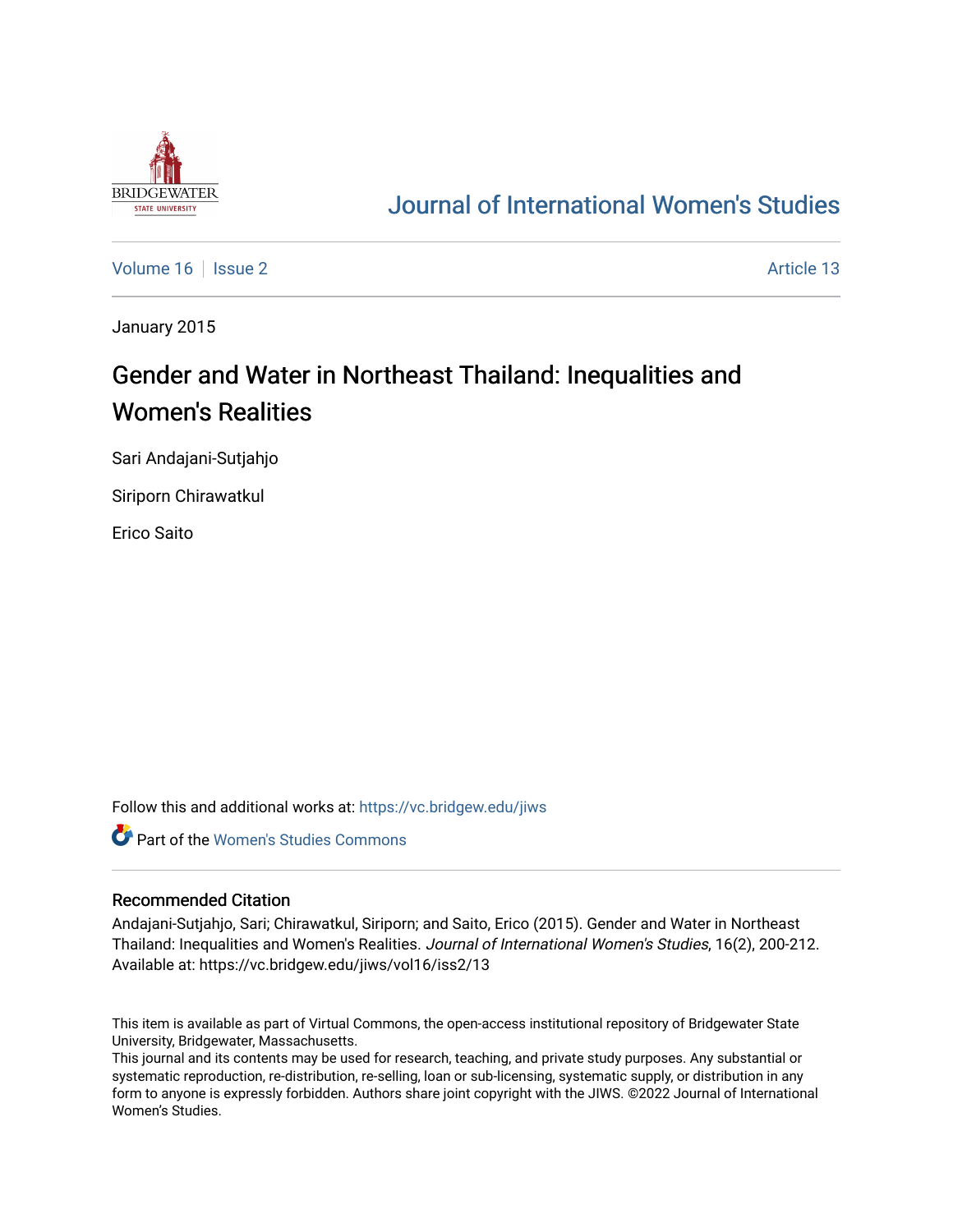#### Andajani-Sutjahjo et al.: Gender and Water in Northeast Thailand

This journal and its contents may be used for research, teaching and private study purposes. Any substantial or systematic reproduction, re-distribution, re-selling, loan or sub-licensing, systematic supply or distribution in any form to anyone is expressly forbidden. ©2015 Journal of International Women's Studies.

### **Gender and Water in Northeast Thailand: Inequalities and Women's Realities**

By Sari Andajani-Sutjahjo, <sup>1</sup> Siriporn Chirawatkul<sup>2</sup> and Erico Saito<sup>3</sup>

#### **Abstract**

The water world is socially constructed, reflecting continuous global gender inequalities and discrimination by those who hold dominant perspectives on water. While there is a strong global acknowledgement of the roles of women in water management by the United Nations International Water for Life Decade 2005-2015, discourses on gender mainstreaming in water management are still marginalised and under-theorised. The Millennium Development Goal-7 on environmental sustainability, addressing the need of more than one billion people for a significant improvement to accessing safe drinking water and basic sanitation, stagnated without a strong political will to include gender ideology in mainstream water perspectives. This qualitative study was conducted in a sub-urban community of Northeast Thailand in 2011, exploring the gendered roles, responsibilities, and inequalities of access to and control over village water resources. Results of this study illuminate the importance of taking into account the complexity of power and negotiation in local water structures within women's social realities.

*Key Words*: Gender, Water, Inequalities, Water Tensions, Northeast Thailand

### **Background**

 $\overline{a}$ 

In the past few decades, rapid population growth, continued urbanisation and exploitation of agricultural lands have caused a threat to global water security. Water security includes elements of supplying humanity with water for drinking, hygiene and sanitation; for food and fish; for industrial resources, energy and transportation; and for natural amenities which all depend upon maintaining sustainable ecosystems [\(UNEP, 2009\)](#page-12-0).

Access to water is a fundamental human right<sup>4</sup> and the allocation of water resources, access to water facilities and investments should be equally beneficial for all members of societies [\(Gündüz, 2011\)](#page-12-1). The inclusion of gender mainstreaming in water resource management

<sup>&</sup>lt;sup>1</sup> Dr. Andajani-Sutjahjo is currently a senior lecturer at the Department of Public Health, School of Public Health and Psychosocial Studies, Auckland University of Technology, Auckland, New Zealand. She has nearly 20 years of experience as a researcher and gender and health development consultant in the SE Asia region. Her email address is sari.andajani@aut.ac.nz [corresponding author]

 $2^{2}$  Professor Chirawatkul is now an independent scholar and health researcher. She spent nearly 40 years at the Faculty of Nursing, Khon Kaen University and served as the Director of WHO Collaborating Centre for Research and Training on Gender and Women's Health from 2000-2013. She is currently working with Thai Health Promotion Foundation on projects addressing teenage pregnancy in Thailand. Her email address is Siriporn.chirawatkul@gmail.com

<sup>&</sup>lt;sup>3</sup> Mr. Saito is an Environmental Engineer with working experience in Australia and Thailand. In the past five years he has been working for the Centre for Research and Training on Gender and Women's Health, Khon Kaen University, Thailand. His interest lies mainly on flood management, with experiences in hydrology and hydraulic modelling, and GIS mapping. His email address is erico@kku.ac.th

<sup>&</sup>lt;sup>4</sup> Many business interests regard water as a commodity; yet water is indeed both a commodity and human right and herein lies a significant source of the tension.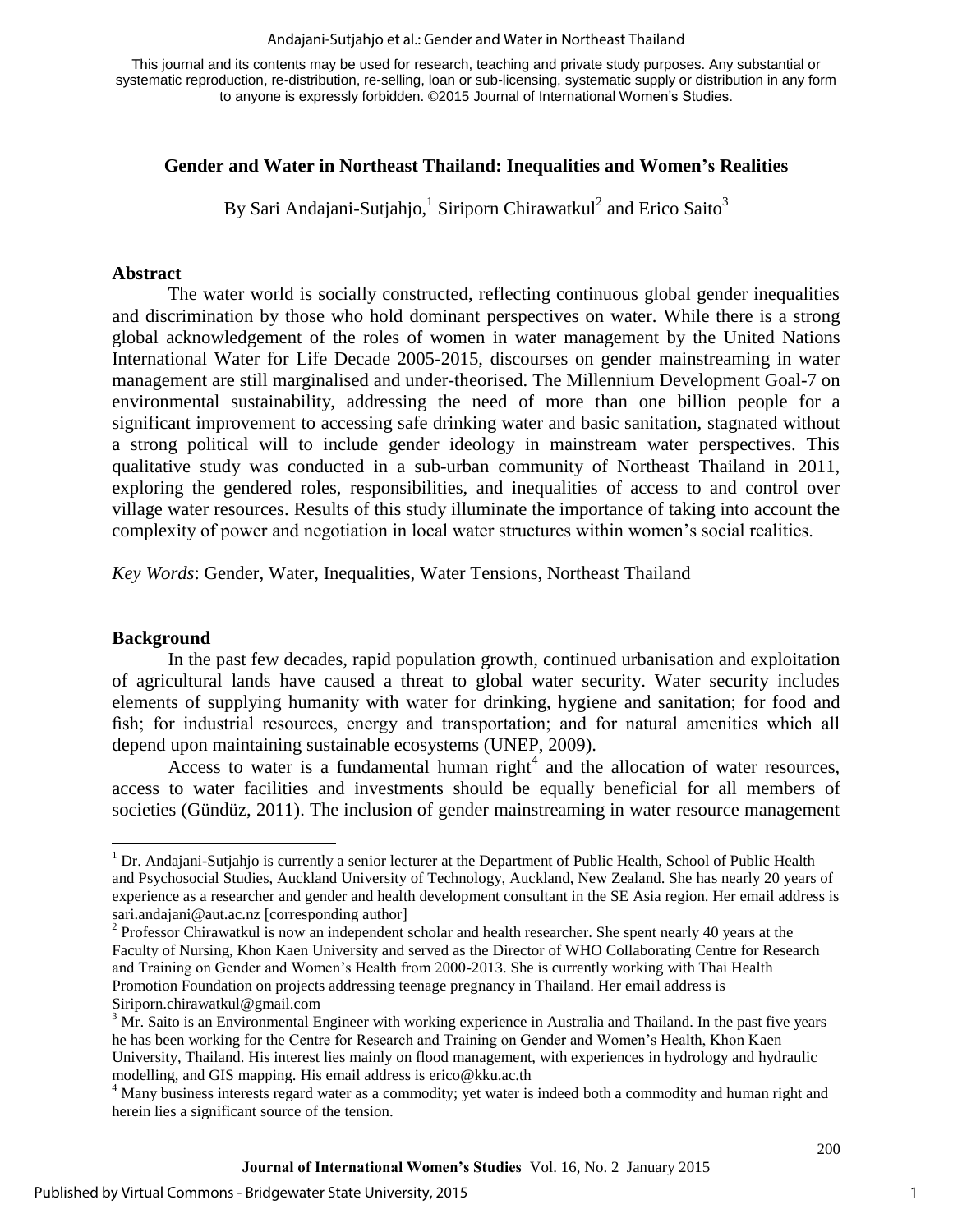is essential to global water security as 70% of the world's poorest, with no access to clean water and sanitation, are women and girls. Women's central roles in the provision, management and safeguarding of water have been recognised in global water and development agendas including the UN Conference on the International Drinking Water and Sanitation (1981-90); the 1992 Dublin International Conference on Water and Environment and the UN 21<sup>st</sup> Water for Life Decade; and the Millennium Development Goal-7 on clean water and sanitation [\(Bernadette P](#page-12-2)  [Resurreccion, 2008\)](#page-12-2). The interconnections between the right to water and women's other basic human rights are now being slowly recognised. Denying women's right to water is also a threat to women's rights to education, employment and social development [\(Gündüz, 2011\)](#page-12-1).

Although inadequate access to safe water affects both men and women, water scarcity, poor sanitation, and water-related illness are affecting women far more than men. Women in poor regions such as Africa and Asia collect 70% of household water, while men collect 30%. The daily burden of fetching water for families greatly affects women's health and participation in education and social development. The economic value of 'unpaid water fetching' in India is equal to 150 million workdays annually or US \$18 million [\(Bouwer, 2006\)](#page-12-3); a significant amount that could alternatively be spent on girls' education.

In many societies, women and girls are primarily responsible for managing household water for drinking, cooking and washing, yet women continue to be excluded from water resource management [\(Bouwer, 2006;](#page-12-3) [Ghosh, 2007;](#page-12-4) [Bernadette P. Resurreccion, 2010\)](#page-12-5). Moreover, women's concerns over water are often incorrectly assumed to be well represented by male household heads [\(Bouwer, 2006\)](#page-12-3).

The dominant thinking on water infrastructure, planning and administration typically occurs through activities associated with men. Male experts, engineers, scientists and bureaucrats are dominating these sectors, and it is often perceived that this is the way it should be [\(Ongsakul,](#page-12-6)  [Resurreccion, & Sajor, 2012;](#page-12-6) [Zwarteveen, 2008\)](#page-13-0). The consequence of dominant masculine perspectives in irrigation, for example, often excludes women irrigators from voicing their concerns. This represents a significant lost opportunity for effective community irrigation and farming in societies where women are the proprietors of the family farm.

Together with Singapore and Malaysia, Thailand is among the top three countries in the ASEAN region on track to meet the MDG goal for drinking water [\(UNICEF and World Health](#page-13-1)  [Organization, 2008\)](#page-13-1). In Thailand, a number of agencies are responsible for various aspects of water governance. The National Water Resource Committee (NWRC), formed in the 1990s, is now an important government body to promote and facilitate an integrated water management approach in Thailand. Thailand's Royal Irrigation Department (RID) is mostly responsible for providing infrastructure and managing irrigation. Thailand has recently shifted from 'single purpose' and 'engineering based' water management to an Integrated Water Resources Management (IWRM) model that promotes participatory water governance for environmental sustainability and the enhancement of community health and social wellbeing. However, despite the euphoria associated with this national water reform on paper, in practice it has unfortunately continued to reproduce gender inequality and ignore women's central roles in water security [\(Ongsakul et al., 2012;](#page-12-6) [Bernadette P. Resurreccion, 2010\)](#page-12-5).

Northeast (NE) Thailand is one of the poorest and driest regions in Thailand. It has experienced persistent and severe droughts for decades. The impact of climate change on water availability is also of considerable importance in NE Thailand and Thailand's Integrated Water Management policies due to the country's high economic dependency on agriculture and water resources. NE Thailand has one of the largest lowland paddy field areas in the country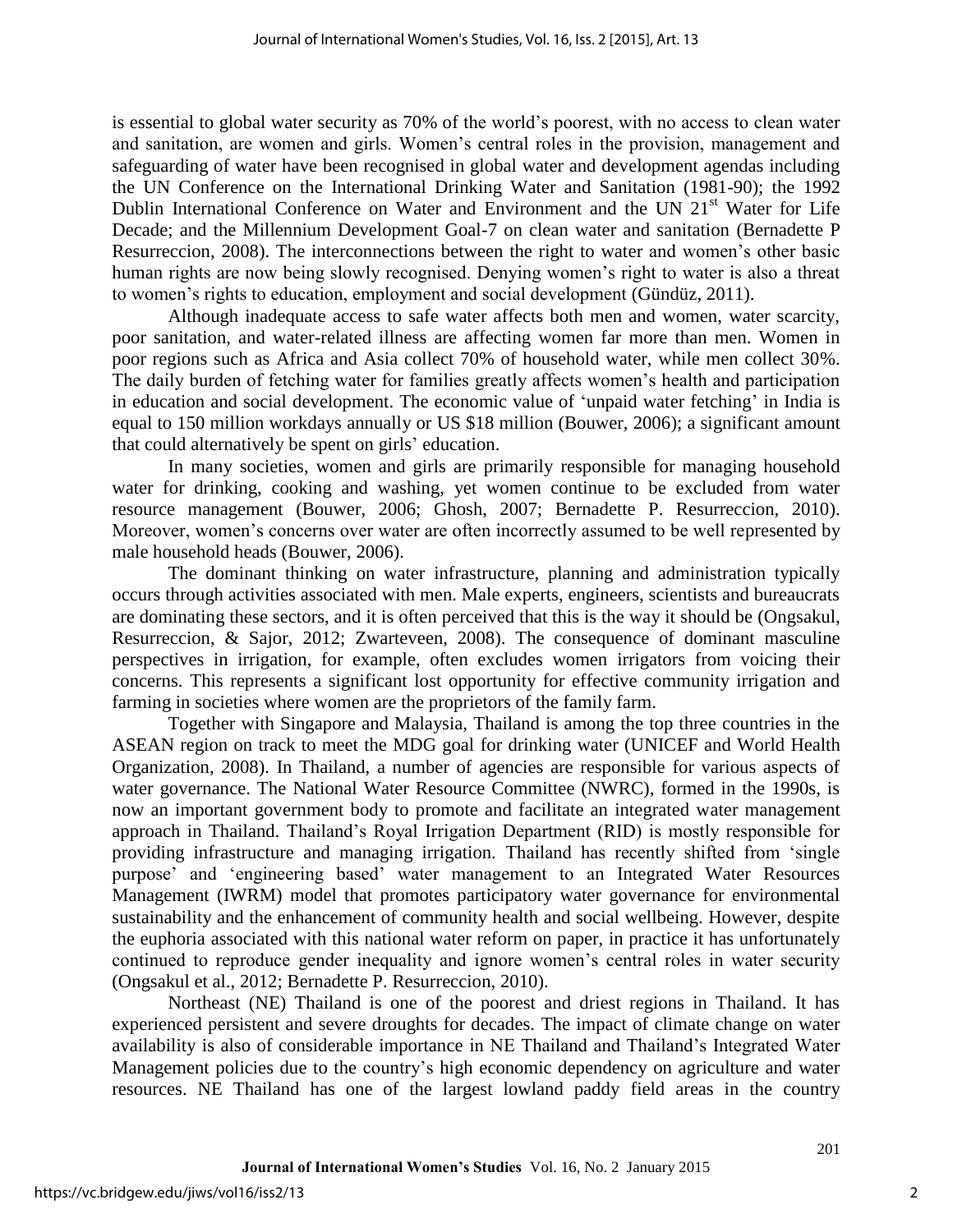constituting almost 5 million hectares. The lowland paddy field is the poorest form of rain-fed farm system relying on unpredictable water supply and is very drought-prone. Droughts are highly variable and unpredictable. Early season drought affects the planting time, while the late season drought affects crop maturation. Often, during a long drought season, concerns over food security and farm income force families—mostly male members—to find out-of-farm employment in nearby towns [\(Penning de Vries & Ruaysoongnern, 2010\)](#page-12-7). Women and elders are then left to manage the household and their small farms for day-to-day subsistence.

Studies on gender mainstreaming and gender sensitive policy and programme in Thailand's water resource management had been widely overlooked until the late 2000s [\(Ongsakul et al., 2012;](#page-12-6) [Bernadette P Resurreccion, 2008;](#page-12-2) [Bernadette P. Resurreccion, 2010;](#page-12-5) [B. P.](#page-12-8)  [Resurreccion, Real, & Pattana, 2004\)](#page-12-8). Resurreccion and colleagues (2004) examined the application of the participatory approach in an Asian Development Bank project with Thailand's water resource sector. They found that while this project promoted a bottom-up participatory management approach, it failed to recognise the role of local power and gender differences in participatory water management. Recently, Ongsakul et al. (2012) noted that the dominant masculine culture in both traditional and new water bureaucracies had continued to promote gender inequality. This then becomes a structural barrier to women's participation in national water resource management. The assumption that active participation of women in collective water management will ensure gender equity is therefore arguably a false premise. The challenge of ensuring women's participation, and access to water for all, is therefore not as straightforward as it seems. Thai women's social hierarchies, norms of proper behaviours and conventions of marriage all potentially limit women's participation [\(Cleaver & Hamada, 2010\)](#page-12-9). We argue here that while studies on water administration and management systems are important, more research is needed to capture the influence of social and cultural context on gender inequalities in water resource management.

#### **Research**

This research was part of a larger 3-year research project entitled Holistic Approach on Water Management in the Communities of Namphong Basin, supported by the Higher Education Research Promotion and National Research University Project of Thailand. This gender arm of the research aimed to include an understanding of gender roles and relationships and how these affected and were affected by water needs in promoting greater water sustainability and resource efficiency.

The chosen field site for this study was a peri-urban farming community of Thai heritage and Isaan ethnicity living in Ban Koke (pseudonym) of Tambon sub-district in Northeast [NE] Thailand. This village was selected based on its representation of the agricultural area of Namphong Basin. The community of this village also shares a similarity of social structure, ways of life, ethnicity and customs to other villages of NE Thailand. Ban Koke is only 20 km or 30 minutes by road from Khon Kaen central. This community is over 100 years old (as told by the villagers) and originated from 5-6 families who migrated from the RoiEt and UbonRachathani area near the border of Laos. This community comprises 12 villages with a total population of 9,700. The official leader of the village is the *kamnan* who is the official government representative, elected by the villagers. The original settlers in this community lived in grass houses and farmed rice, vegetables and livestock (cows, buffaloes and chickens). Nowadays, the houses are built of brick with modern designs. Villagers are of close-knit families. They are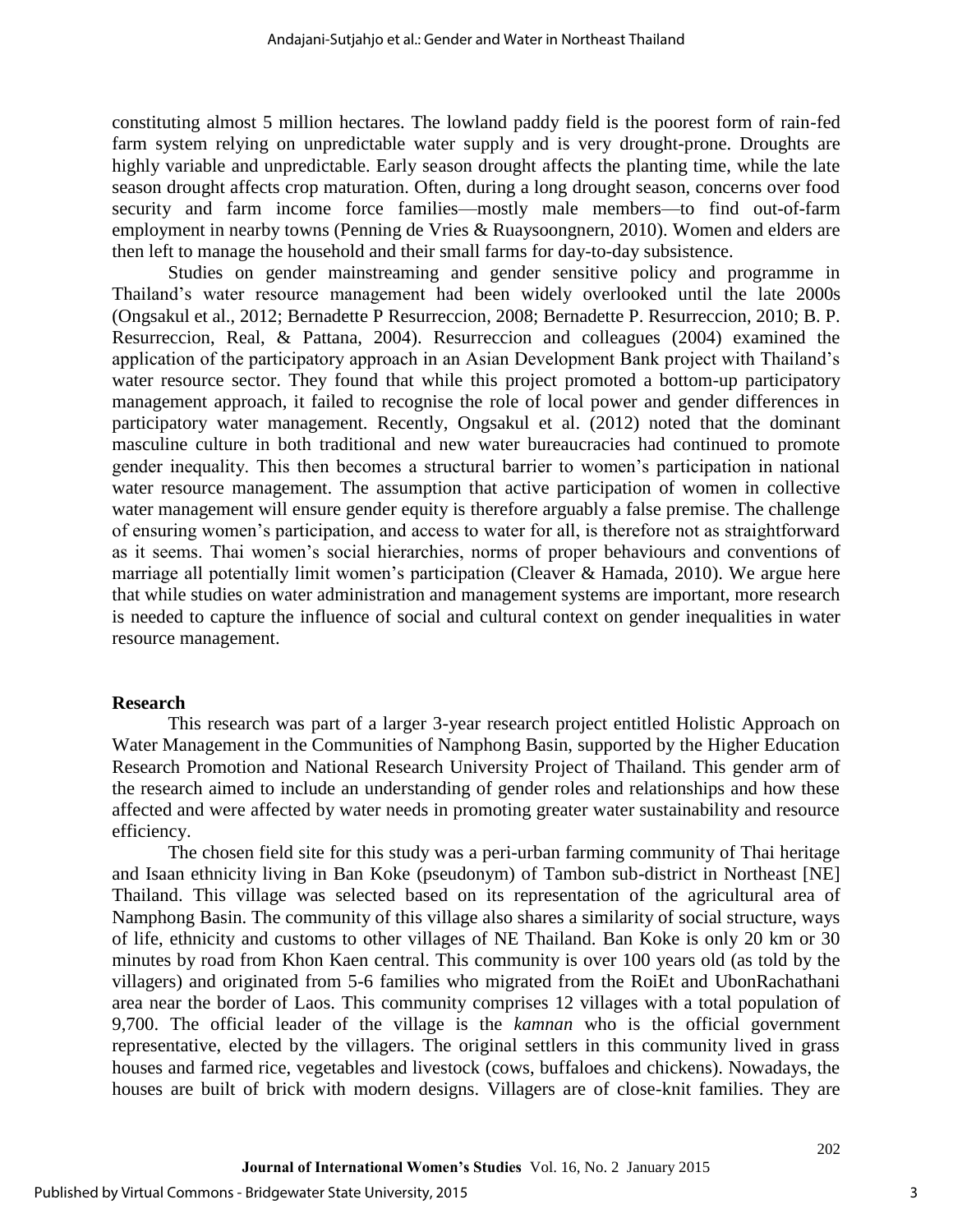related to each other and most of them have lived their entire lives in this community. At first observation it appears to be a community of elderly folks, but by evening, the community comes alive when students return from school, and adults return home from work in the rice fields or nearby towns. Most households have small gardens to grow their own vegetables and fruits.

The average household income was between 20,000-30,000 Baht/month (US \$670- \$1,000). Sources of income included farm produce, small businesses (e.g. convenience stores), and casual employment at the villages or working for family businesses in Khon Kaen central. In non-planting seasons, female and male adult family members may work in nearby town as seasonal labourers.

Public transports available in the communities were mostly *song taos* (smaller, openback, two row trucks) and buses. At peak hours buses can be overcrowded with students and workers. Other transportation includes pick up cars, motorbikes, and two-man motor vehicles. The villagers transport goods between villages using pick up cars or carts attached to their motorbikes. Some of those goods include ice cream, fruits and vegetable, meats, and knickknacks to be sold in the markets. Many villagers own pick up cars or motorbikes.

The field research was conducted during the rice planting season between May to September 2011. Participants were recruited by using purposive sampling whereby villagers who, at the time of the research, were involved in water management both directly or indirectly were invited to participate and share their experiences. Participants included 82 lay-residents (Female=57; Male=25), 34 local leaders (e.g. local Buddhist monks, public health volunteers and members of local women's groups) (F=29; M=5) and 16 local administrators (F=3; M=13). All respondents were Buddhist and were literate. The majority of lay-respondents were farmers or seasonal workers. Participants were between 30-61 years old. Most of them were married. The data were collected by observations, informal dialogue, group interviews and in-depth interviews in Isaan dialect. Isaan refers to a variation of Thai language mostly spoken in NE Thailand. It is an Austro-Thai language that is closely related to Lao. The NE Thailand population is a blend of ethnicities from Laos PDR, Cambodia and other surrounding areas. Those interviewed individually were 16 local administrators and 3 monks and 18 residents. Five group discussions were formed to include women members of community and women's groups. All interviews were tape-recorded and transcribed and were later translated into Thai and English. Identifying details and names of participants are excluded from this article to ensure anonymity.

### *Community Water Resources*

In Ban Koke community, water sources included rain, roof run-off, farm run-on water, groundwater and public surface water, which are used for different purposes, reflecting Thailand's adoption of multiple use water system [MUS] [\(Penning de Vries & Ruaysoongnern,](#page-12-7)  [2010\)](#page-12-7). Water treatment plants were located in three villages. Nearly all households had water tanks outside the homes to collect rain water. The tanks were washed at least once a year. Tank water is generally sufficient to supply drinking water for a family throughout the year. Most villagers use rain water for drinking. Some however, may also think that rainwater is not suitable for drinking and they purchase drinking water gallons from nearby stores.

#### *Gender Inequality in Domestic Water Consumption*

Gender inequality in water consumption is produced and reproduced through household relationships and structural household arrangements in which women are the ones primarily responsible for looking after children and households [\(Ongsakul et al., 2012\)](#page-12-6). Villagers were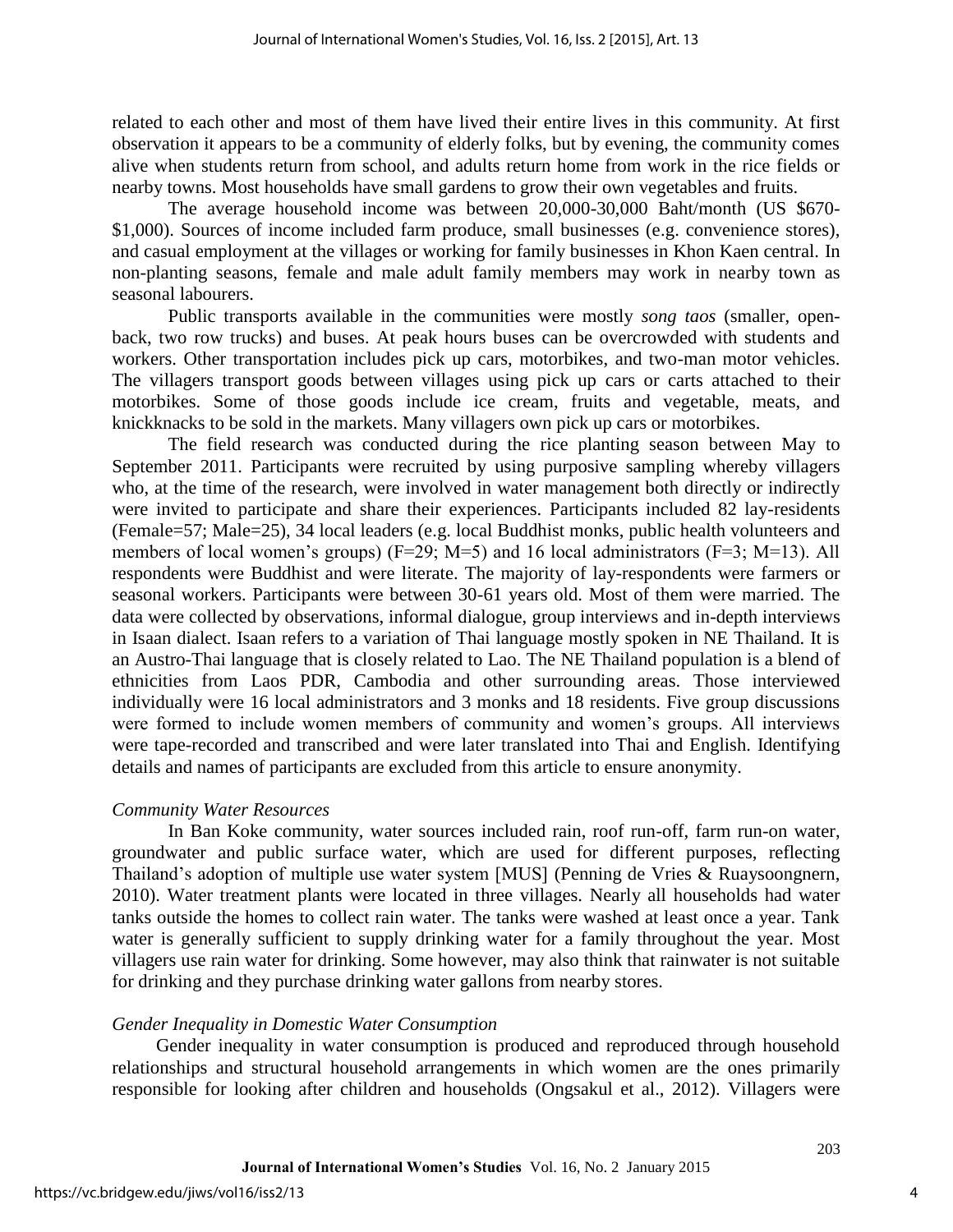very articulate in explaining patterns of water consumption amongst household members. Women were consistently reported as the main water users, followed by teenagers, men and the elderly. Within Thailand's gender norms, a woman's primary role and responsibility is to be a good housewife. This follows Buddhist teachings on women's merits, which are related to their biological state as mothers or *mae* first, then as dedicated wives, as good daughters-in-law and finally as good community members [\(Hanks, 1962;](#page-12-10) [Ockey, 1999\)](#page-12-11). Hence women are responsible for more domestic roles than other household members, which necessitates that they take more responsibility for managing household water, and are also the main water users of the household. Women in this study explained that they needed water for cooking, washing dishes and clothes, and cleaning houses. Most did not have the luxury of labour saving devices such as washing machines, dishwashers or vacuum cleaners. Women noted that it was hard to run errands and complete household chores in Thailand's hot weather, and often they needed to shower more than three times a day to keep them feeling fresh:

…as for me, after (I) wake up, I go to the bathroom, clean myself then go to the temple. After that I wash clothes. If I am sweating [from washing clothes by hand] then I'll take a shower again. At 4:00 in the afternoon, I have another shower again as I like to keep myself clean. I wash the dishes then take a shower in the evening before going to bed. I take a shower 4 times a day. Women have more roles related to water consumption than men; it could be 30-40% of water consumed by men and 60-70% by women. (woman villager, interview, Thailand, 19 September 2011)

The underlying inequalities in water consumption between men and women were due to different needs and priorities. Women's highest water priority was for daily drinking, cooking, washing and household maintenance while men prioritized water for farming. During a prolonged drought however, males' duties for irrigation water often became women's duties when the male household members left the village for out-of-farm employment. In this instance, the idea of family survival, shared interest and family interdependence is arguably tied up with inequality of water use.

# *Gender Inequality in Control over Local Water*

Women's activities are closely related to water, and women therefore are the first ones who often note changes in water quality or other water related problems. A group discussion with women villagers revealed that there have been significant water problems in the village.

Question: What sort of water problems have you ever had?

Woman 1: I observed at that time that our water was discolouring...it was light yellow and it had a strange smell. I complained about it to my husband and told him to communicate it to the village water committee.

Woman 2: Yes...my mother (75 years old) and my child got skin rash due to that poor tap water. I complained but no one was listening. I want an improved water quality... but I don't know what to do and how.

Question: How did this problem get solved?

Woman 3: Well...men are often ignorant...the design of plumbing or pipes and all are not friendly and helping us doing domestic work. They also ignored a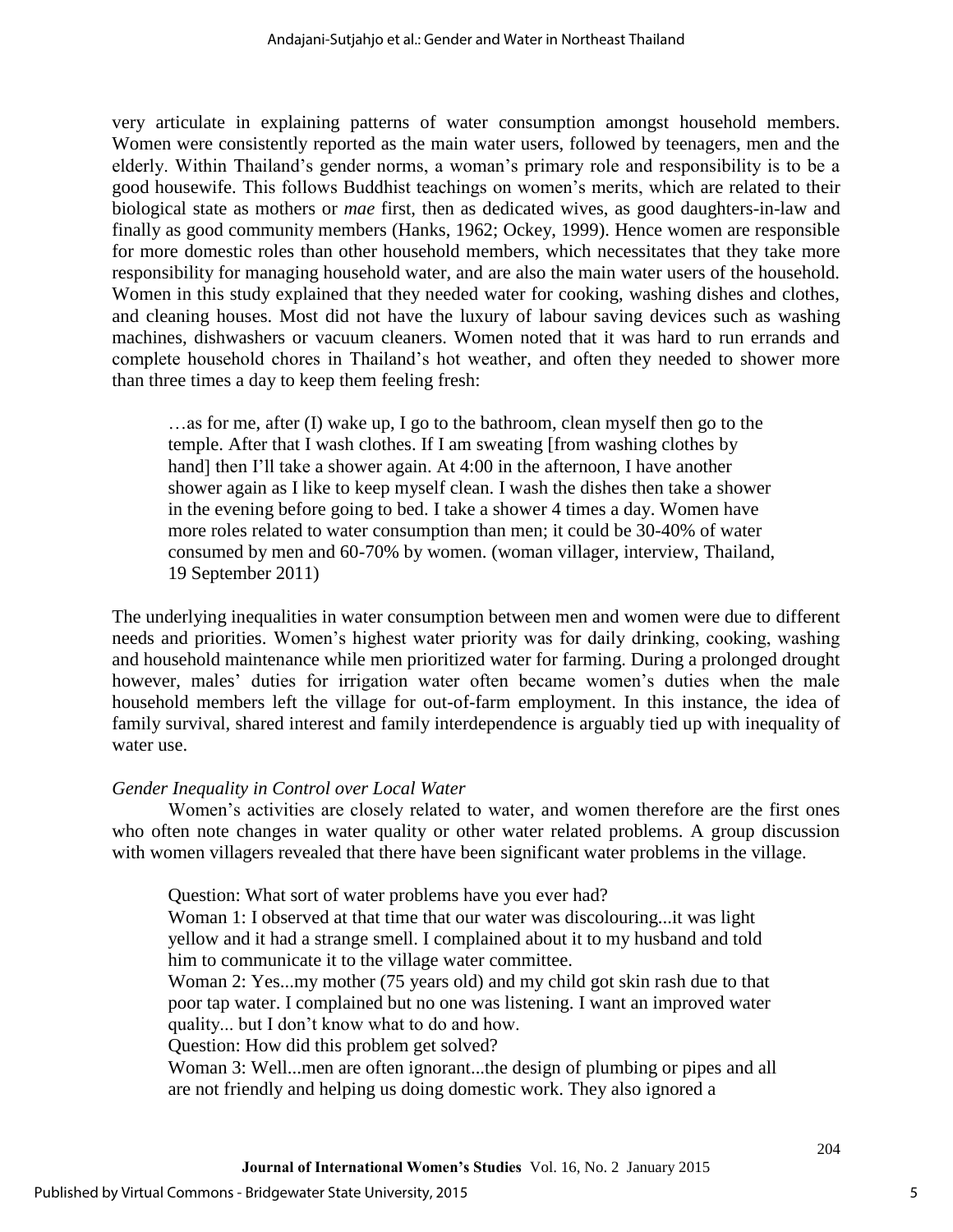woman's body [size, physical strength]...women don't climb up to fix things. Women can also do fixing small problems like broken tap or lines, we often have to fix it too! But we are not as strong as men…

Question: How did the discoloured water problem get fixed?

W1: Whether water is clear or turbid, men never care as we do...since they don't use water as we do. We women [together] had a meeting and brought the sample to show to the Mayor. Then he solved this problem. It resulted from our [women] voices.

Woman 2: Both men and women use water...whether water is good or bad, women first to say it.

(group discussion with female villagers, Thailand, 25 June 2011)

An alternative group discussion with male community members revealed that men had different perceptions of women's abilities to solve water problems. Women were perceived to be incapable of solving technical water problems and as needing men to do the fixing work for them:

Men 1: When there was a problem with turbid water, women asked men to fix it; women don't fix it, [they] only blamed or complained. Men 2: Yes, women like to say 'Just fix it. That's not difficult.' Men 3: When water is dirty, women first will say it but they are not likely to present it [to the committee], they ask men to present. But if it is a severe problem, they [women] would group themselves and present in a meeting. (a group discussion with male villagers, Thailand 25 June 2011)

The role of women as the guardians of water was widely acknowledged by the community. Fixing domestic water problems (e.g. fixing broken or leaky pipes or discoloured water) becomes a 'grey area' of responsibility. Men are likely to see that domestic water is women's main responsibility and secondary to men's; women see themselves being disadvantaged in fixing male-engineered water structures or plumbing equipment and rely on men to fix broken taps or pipes and climb up and clean the water tank. Within women's social reality, poor water quality brings extra domestic and financial burden to women. For example, women in this study had to take their family members to the health clinics due to water-induced rashes. The cost for transportation to clinics and health care was a burden to women as they have to manage the family budget. This study also suggested that when no formal support was received from male head of households, women were able to be proactive in solving domestic water problems utilizing their informal social network.

# *Gender Inequality in Public Participation*

In every culture, women and men are bound to comply with cultural or societal gender norms which they must hold up and measure themselves against. As such, women are often endorsed with exaggerated feminine ideals, which often accommodate the preferences and interests of men. For example, in many cultures, women are expected to: display more social than technical competence; accept childcare and marriage as their main responsibility as opposed to participation in the job market; and adapt to men's desires rather than fulfilling their own [\(Ongsakul et al., 2012\)](#page-12-6).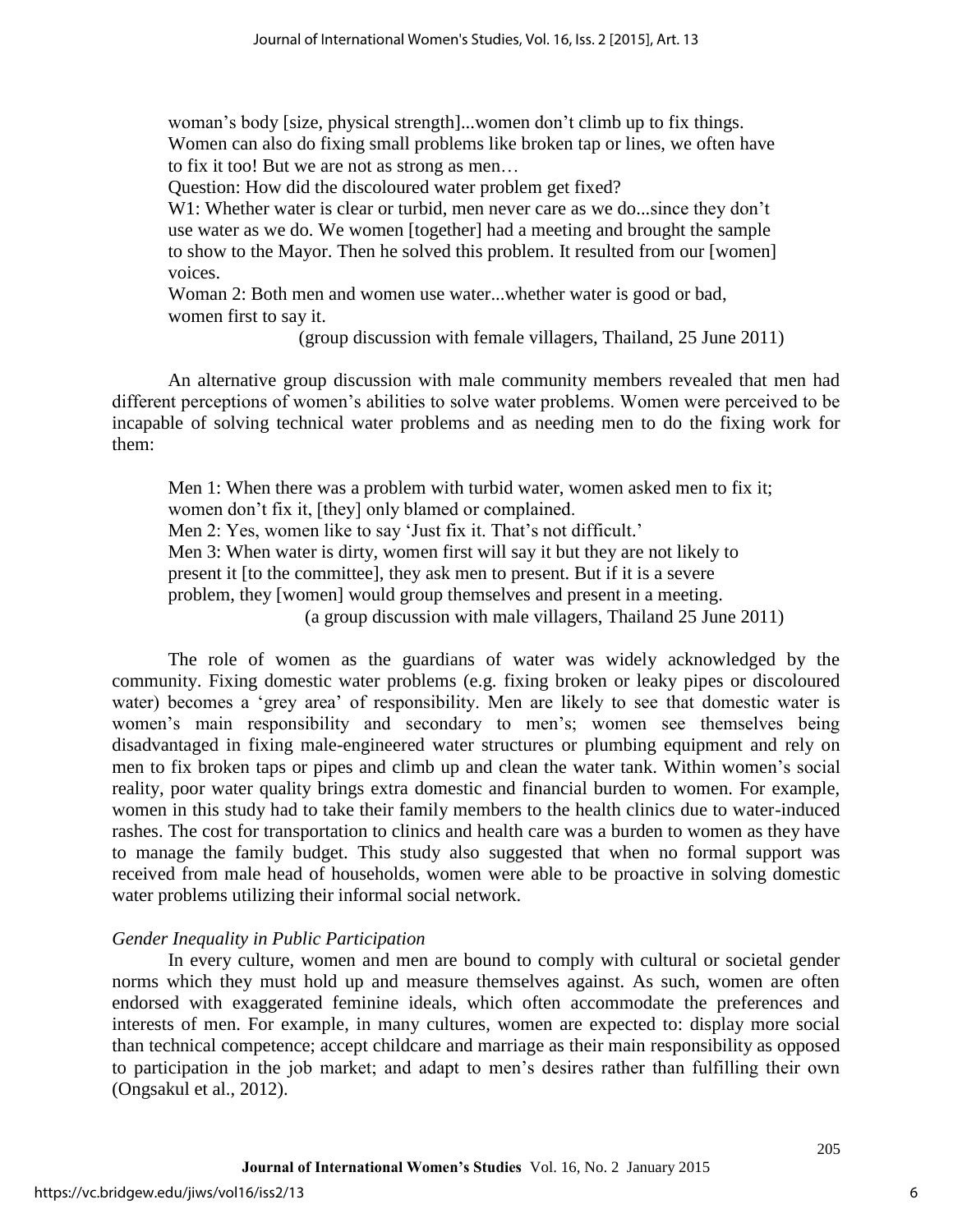Thailand was of the first countries in the world to give women the right to vote in 1932. Yet little has changed in relation to women's low participation in public administration or the judiciary system, as in 2011 only 15-17% of women participated in these domains. Women's participation in local governance is even lower at 9.4% [\(UNWomen, 2013\)](#page-13-2). In Buddhism, in order to maintain the social harmony all activities are ranked, with religious activities being the first rank followed by political and economic last. Men are privileged in religious and political activities; women are left with the burden of economic activity and the "worldly" aspects of life. Thai women have been prominent in trading and business for many decades [\(Bowie, 2008;](#page-12-12) [Ockey, 1999\)](#page-12-11). In 2011 women's representation in private sector trade was twice as high as in the public sector; 36% of business leaders registered with the Ministry of Commerce were women [\(UNWomen, 2013\)](#page-13-2). Thai hierarchies of social participation have arguably impeded women's chances to participate in politics. Individual and group discussion with women village administrators and leaders confirmed the dominant perception of female leaders being inferior to male leaders. Women's lack of participation in public systems can be explained through three themes. First, it was difficult for women to apply or to become a committee member because of their household and often farming duties:

Question: Why are there not many women leaders here?

Woman1: [a female assistant of the village leader]:...a female leader has to work twice as hard as her male counterpart to prove herself so that she can do her job as well as the male leader. In order to achieve the same quality or amount of work, a man does 5 things and a woman needs to do 10 things. Thus we see more women become assistants of male bureaucrats than leaders.

Q: Is it that hard?

W<sub>2</sub> [a member of a village women's group]: It is not just that...we women don't apply to be a committee member although we could. It is because we have too much work at home and sometimes in the farm too.

(Focus group discussion, Thailand, 15 May 2011)

Secondly, many public meetings were held at in the evening or night time, when women were mostly tied up with childcare and household duties:

…in our society, meetings are held at night time. The village head should be a man because he can work at night. When there's a ceremony at night time, the village head makes sure about the safety and security of the ceremony. (a male member of village committee, interview, Thailand, 8 August 2011)

Thirdly, although women welcomed the chance to be members of a village committee, they lacked the confidence to speak up in a male-dominated meeting. Male leaders are favored over female leaders. *Kamnan* or subdistrict head and village heads are usually males.

If a woman participates in the committee, she can only present...that's all she can do. But sometimes she might also want to share her ideas and give out her opinions…but they were not confident. I want to see more women participating in management… right now most of them were men. Although women don't have as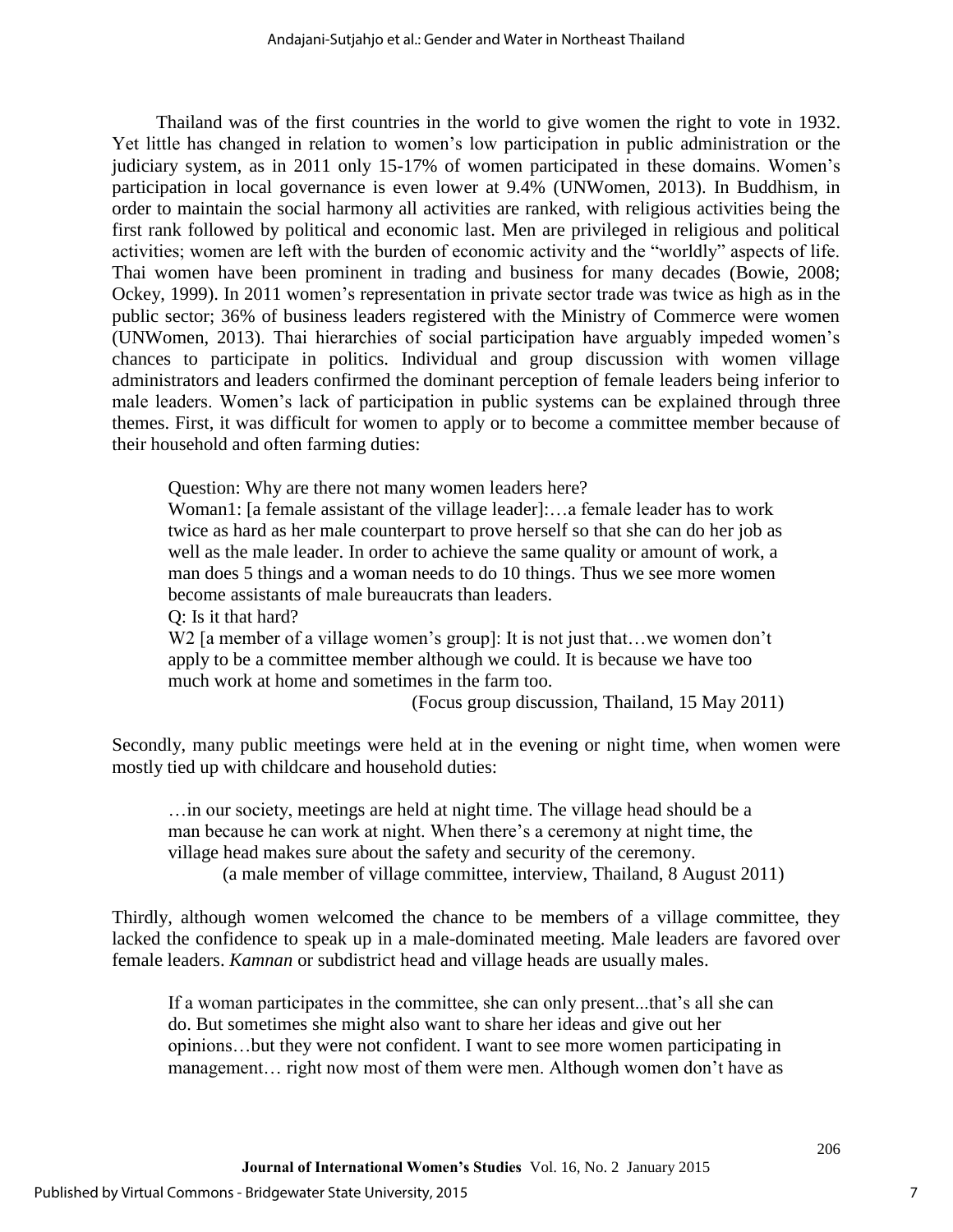much energy as men or they are not as physically strong as men, but sometimes women have better ideas than men.

(a female community leader, focus group discussion, Thailand, September 2011)

A group discussion with village administrators further confirmed that women tended to choose men as leaders because they believed that public leadership roles are more suitable for men than women. The municipality also trusted men more than women in these roles. These social preferences regarding formal leadership at the municipal and village levels, however, might also work to women's benefit by allowing them to avoid time-consuming public meetings and to focus on managing their already heavy work burden.

#### *Gender Inequality in Local Water Governance*

The predominance of male leadership in water governance and expert sectors, and the subsequent gender equalities, trickle down in the micro-politics of local water management at the municipal and village level [\(Ongsakul et al., 2012\)](#page-12-6). Results of this study suggest that both women and men villagers were perceptive of domestic tensions in water resource management due to the different roles and responsibilities women and men have in their society. In this study, a local municipality which was dominated by men, they claimed higher authority and power over local water resource management. The management of the tap water sector, water treatment and water infrastructure are the responsibility of municipal administrators, while the *kamnan* or the village heads are assigned to look after the safety of the villagers. All of these leaders were males:

The fact of decentralization is the village committee which includes the kamnan, the village heads and their assistants are responsible for keeping peace and security in the village; keeping drugs away and other things. Those for public use…tap water; road construction is our local administrators' job. Government budget is provided to the municipality and local administrators. It's not right to have the village head working on these…we are the ones in charge. That's not easy. If a kamnan wants to manage the tap water but they don't have the money? They can but it is not good enough. They (only) can manage 100 000–200 000 Thai baht [US \$6600] (at the most) but often we need millions of baths to solve a water problem.

(a male municipality leader, interview, Thailand, 12 August 2011)

Unfortunately the attitudes of local administrators in water management are shortsighted as they failed to acknowledge the villagers' skills, abilities, and local leadership networks in managing local water structures and resources. On a few occasions, villagers with support from village leaders had been very proactive in fixing local water problems, which may have taken longer to be fixed had it involved the municipality:

When water problems occur...we are working together to fix the problems. When villagers see there is a problem, the ones they can rely are our men…broken pipes and other problems with pipes. The village head man will lead the villagers to fix it. He has someone to contact and he gets a car from the municipality. Women are not as good (physically stronger) than men...but women can do this sort of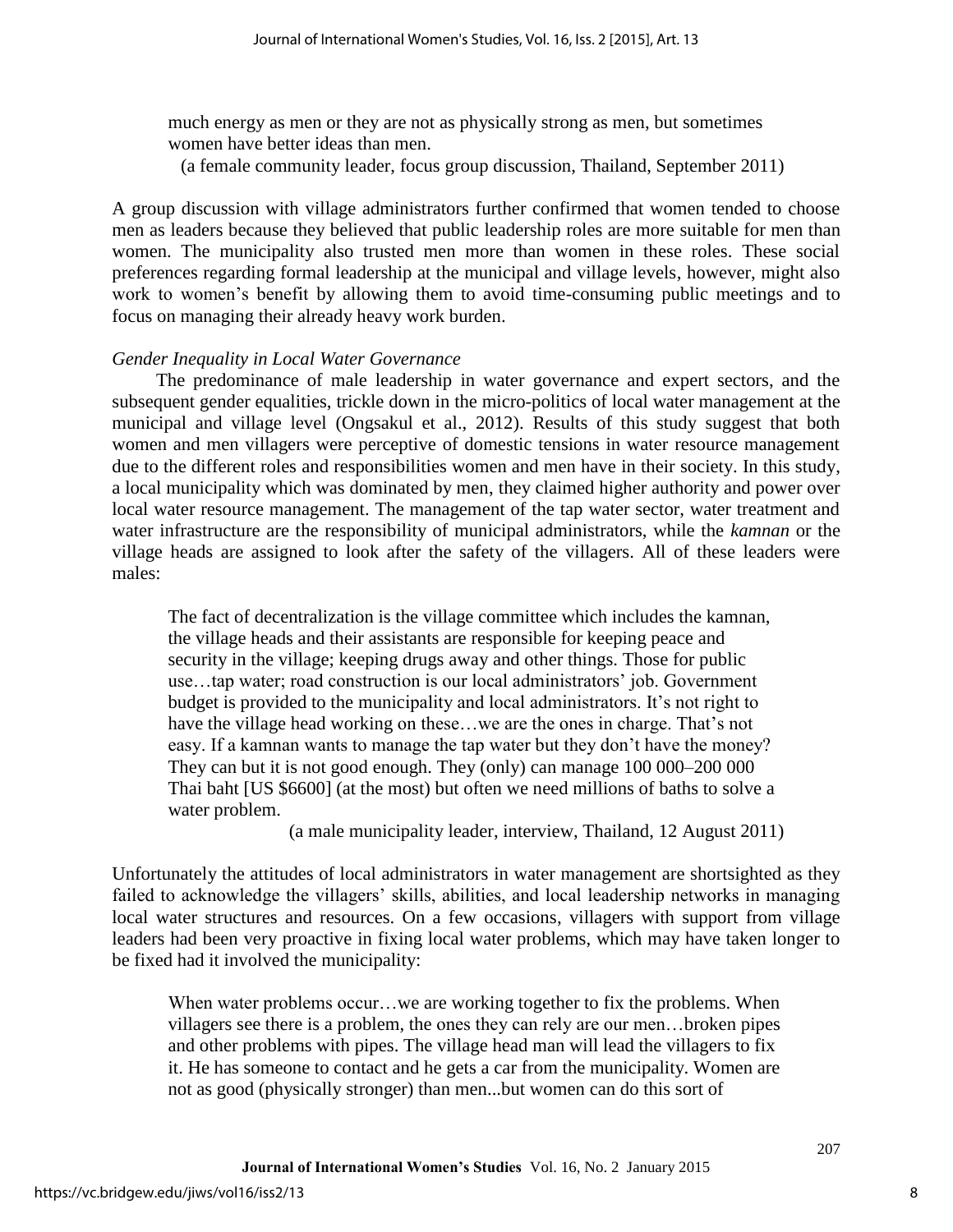contacting officials…the things that are difficult (for women to do) are the fixing things.

(a male villager, interview, Thailand, 18 August 2011)

This suggests that community members are resourceful in solving local water problems and that the municipality has failed to acknowledge it. Community agencies, networks and capabilities are essential to support integrated water resource management, and this fact should not be ignored. This study noted that tensions in local water management were driven by failure to accommodate a more flexible and gender-sensitive approach in local water governance across municipality and local village systems. While the municipality claimed their rights to water management over the villagers, male villagers then challenged women's capacities and participation in local water management. Women were placed at the bottom of a hierarchy of local water authority and thus they continued to be marginalized.

#### **Discussion**

Disregarding the effort to promote an integrated water resources management (IWRM) system, the national and local water bureaucracies in Thailand are still very much needs-driven, male-dominated and engineering-based. Results of this study concur with previous studies examining women's participation in Thailand's water resource management [\(Ongsakul et al.,](#page-12-6)  [2012;](#page-12-6) [Bernadette P Resurreccion, 2008\)](#page-12-2). Women's central role in water security and women's roles as the primary water consumers are overlooked by dominating patriarchal norms in water institutions. Women are perceived as less competent, having no technical skills and as being inferior leaders in water governance. The predominance of male engineers, experts and technocrats further imbalances gender inequalities in accessing public water and services [\(Ongsakul et al., 2012\)](#page-12-6).

This study showed that women, due to segregated social norms, had close proximity not only to water, but also to fields and farms. Women have great interest in domestic water for their wellbeing and the wellbeing of other family members. An inequality in water usage is based on interdependent family relationships, and often it requires practical common sense to understand it. Yet it is still a product of segregation of roles between men and women. Lacking access to safe water and clean sanitation places enormous burden on women's time, energy, and identity [\(Bouwer, 2006;](#page-12-3) [Ghosh, 2007;](#page-12-4) [Guslits & Phartiyal, 2010\)](#page-12-13). Lacking access to water can also potentially threaten women's primary identity as a home-maker.

This study concurs with the finding of Ongsakul et al. (2012) who noted a strong domination of masculine traditions in the Thailand bureaucracy within the water sector. As such Thailand's Royal Irrigation Department (RID) has always been dominated by large groups of male engineers, and over time its members have become most important experts and agents within the water organization. This has reproduced an organizational culture of male-oriented values, standards and performance in other water departments. The domination of male bureaucracies has trickled down to the village water governance, in which male agencies and opinions are considered superior to women's concerns over household water. Women's voices and participation in local water structures continued to be marginalised.

This study also noted that women were active agents of domestic water management. Women have been at the forefront of solving local water problems utilizing their informal social support networks and connections. Indeed, women within their domestic constraints were able to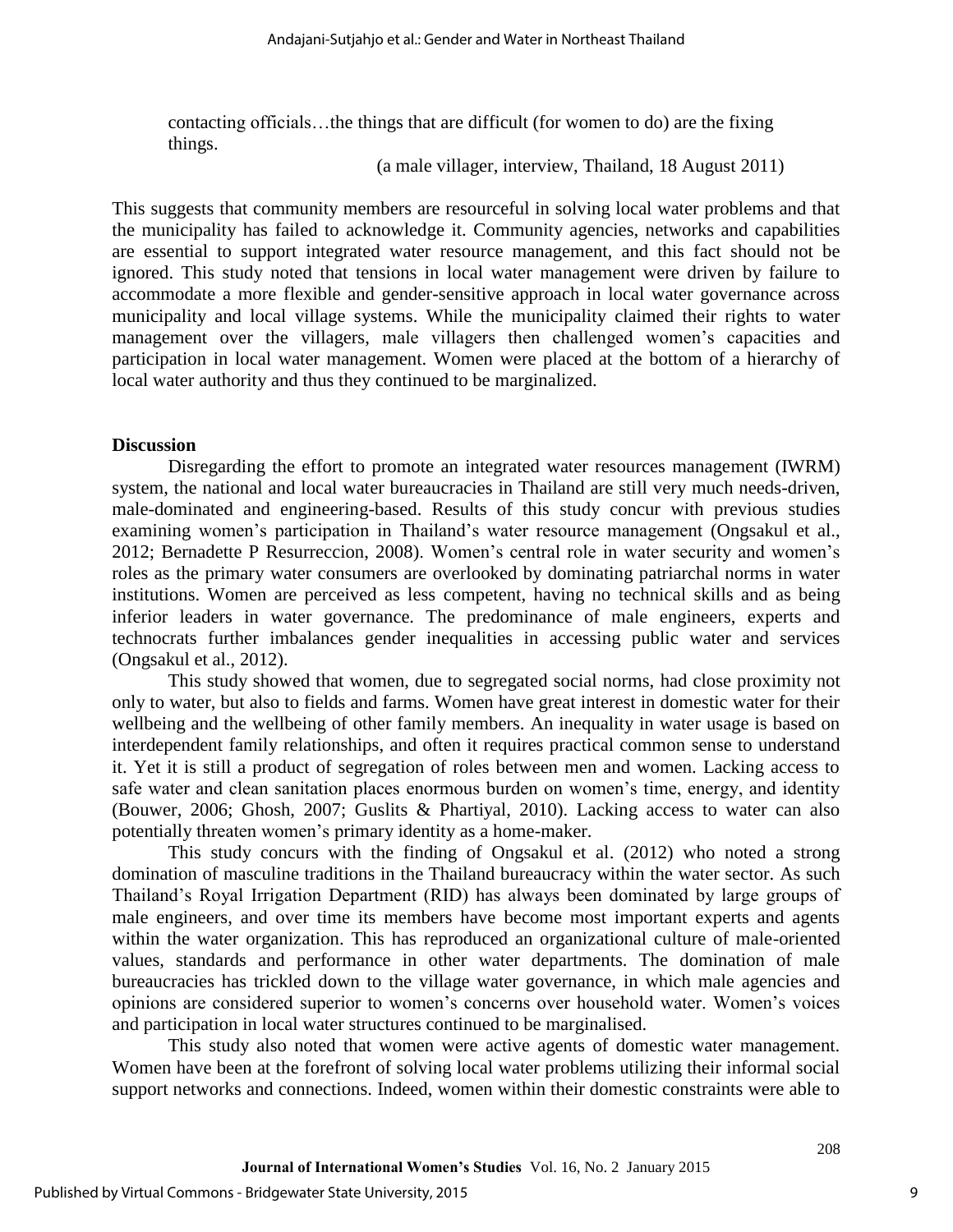proactively rectify domestic water problems outside the formal male-dominated structure. This concurs with the finding of Resurreccion et al. (2010) who argued that we can only promote women's participation in the decision-making once we acknowledge the broader social contexts, connection, power and negotiation that play in women's social realities. The practice of matrilocal marriage in Thai society is in fact making Thai women 'invisibly strong' politically and economically in their society. In Northeast Thailand, women also play an important role in household management. Daughters are generally preferred over sons, and they receive the advantage in terms of property rights and inherit part of a family land. Sons usually inherit cattle or buffaloes or other mobile capital. After marriage, usually couples will move in with the wives' parents, and women therefore are able to maintain close relationships with each other to strengthen the matrilineal kinship. The dominant patriarchal political structure and the Buddhist teachings however subvert the potential of matrilocal norms. Hence, women's hesitation to participate in the public domain is not a reflection of women's inferiority or lack of confidence. It could be that women were not comfortable with the patriarchal system embedded in the government and leaderships systems [\(Bowie, 2008;](#page-12-12) [Ockey, 1999\)](#page-12-11) or that women within their social constraints used a 'deliberate' strategy to elect male leaders to avoid time-consuming meetings that are unsupportive of women's circumstances [\(Cleaver & Hamada, 2010\)](#page-12-9). At the same time, Buddhist dogmas, rituals, culture and dhamma teachings shape the fundamental nature of reality of men and women [\(Keyes, 1984\)](#page-12-14).

This study found that municipal approaches to water governance were narrow, focusing on male technocrats and experts and the service delivery paradigm (i.e. water committee, technologies and water tariffs) and were not supportive of achieving more gender equitable outcomes. Again, local water structures and decision-making need not only understand the ways resources are allocated through law, policies and legislation or the mechanism of the resource allocation, but also the roles that different community segments play in influencing water outcomes that are gender equitable [\(Cleaver & Hamada, 2010\)](#page-12-9).

Women in this study were placed at the lowest position in the hierarchical water order. For the transformation from a male-dominated to more gender equitable policy and practice, there needs to be change taking place at all levels. The national water bureaucracy needs to challenge existing traditional water governance and truly move toward more participatory practices that involve gender mainstreaming policies and programs.

The micro-politics of water management at the village level have disregarded the local practice and local water agencies and overlooked women's social capital. Women villagers in this study had indeed been eminent agents in solving water problems at local levels. The development in water leadership and community water agencies at the village level needs to proactively engage with the social realities of the villagers. The community needs to be mobilized and to work together to develop a more 'flexible' mechanism to utilize their resources, negotiate priorities across different interest groups with the interest of promoting equity. Once again, water is a basic human right and access to adequate quantity and quality of clean water needs to be guaranteed for all. Women's central roles in water consumption, management, and water conservation are present. Future water security cannot afford to continue ignoring this reality. This calls for serious reforms towards a more participatory and flexible bureaucracy which include the introduction of highly focused and distinctive gender policies in both the traditional and new generation water agencies (i.e. Royal Irrigation Department/IRD and Water Resource Department/WRD) in Thailand. Gender-sensitive policies need to address gender differences in water resource management and provide guidelines for the development of gender-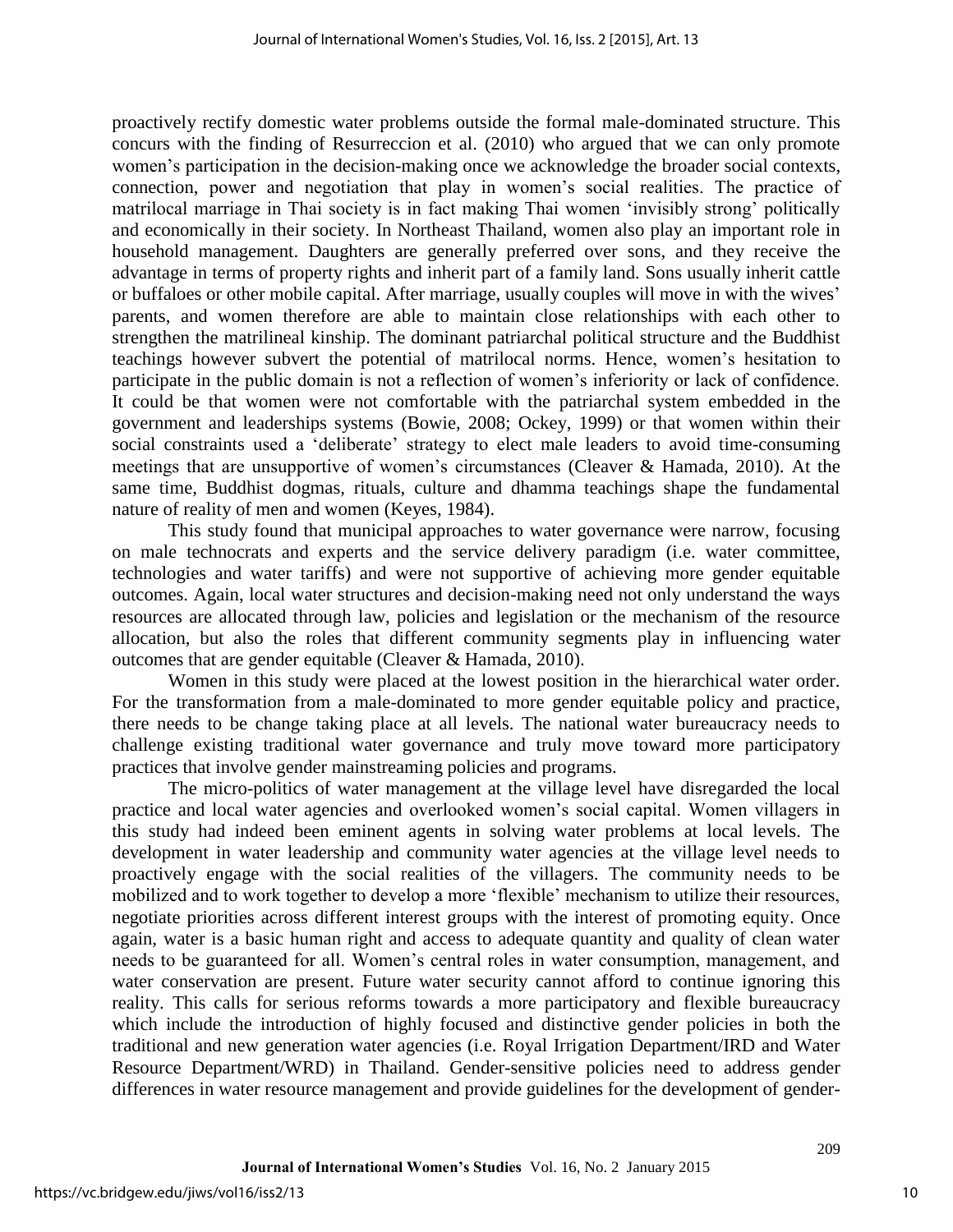responsive capacity building programs for key decision makers, to gradually increase the number of gender-sensitive staff within the water bureaucracy. Changes in a more gender-responsive water management also need to shift from 'techno-centric' and 'irrigation-centric' perspectives toward a more socially-responsive, integrated and participatory approach encompassing gender equality and women's participation. Women's interests, voices and participation in domestic water management need also to be facilitated at the community level. Likewise, local water-usergroups need to be more flexible and informal, and proactively removing barriers for female farmers or female water-user-groups in participating. Following Ongsakul and colleagues (2012), there is much to be done and that can be done in mainstreaming gender equality inside the water sectors in Thailand; changes, however, need to co-evolve with major reforms in broader fields of the behaviour of historically conventional state bureaucracy in Thailand.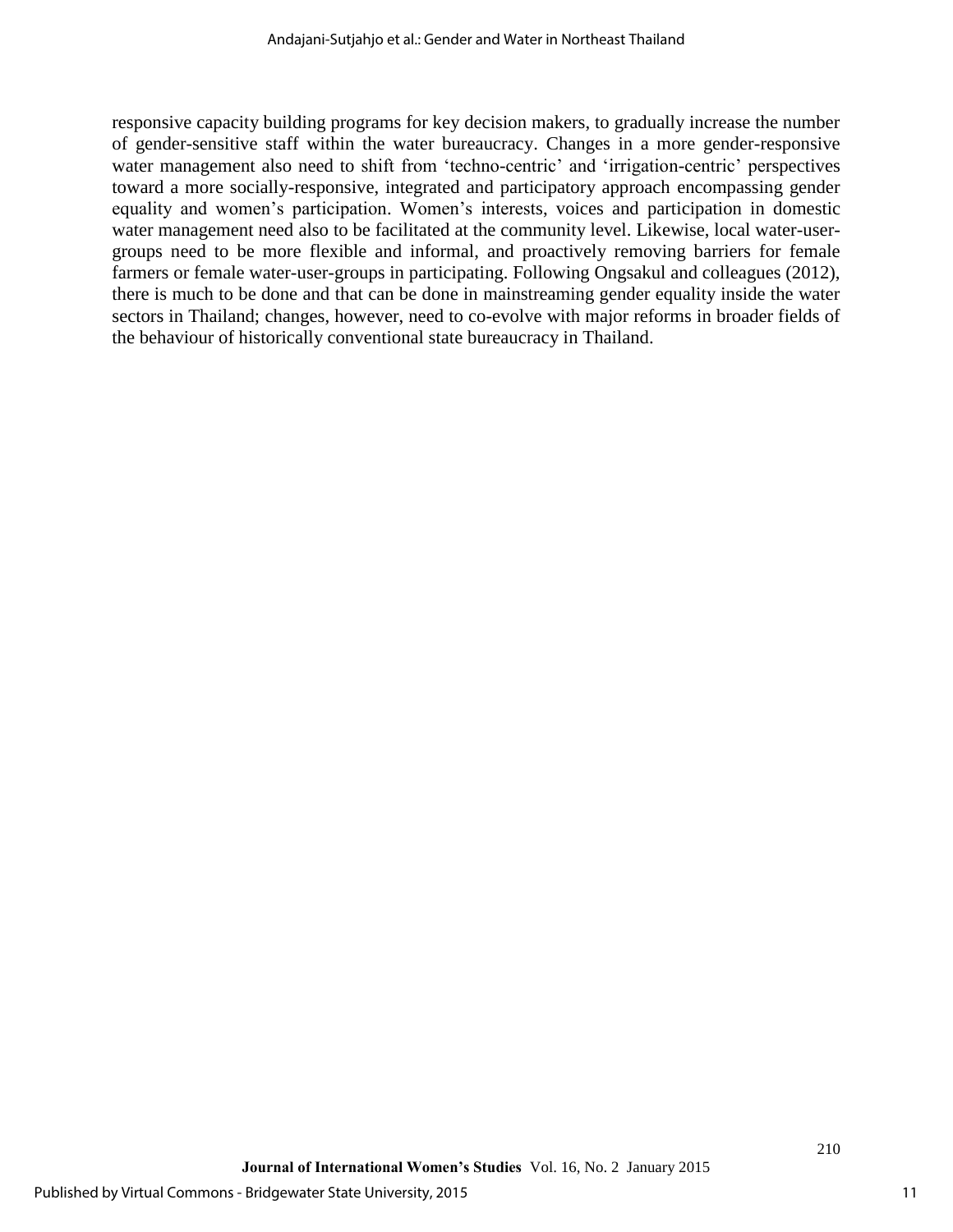## **References**

- <span id="page-12-3"></span>Bouwer, K. (2006). Women and water. *Peace Review, 18*(4), 465-467. doi:10.1080/10402650601030336
- <span id="page-12-12"></span>Bowie, K. (2008). Standing in the shadows: Of matrilocality and the role of women in a village election in northern Thailand. *American Ethnologist, 35*(1), 136-153. doi:10.1111/j.1548- 1425.2008.00010.x
- <span id="page-12-9"></span>Cleaver, F., & Hamada, K. (2010). 'Good' water governance and gender equity: a troubled relationship. *Gender & Development, 18*(1), 27-41. doi:10.1080/13552071003599996
- <span id="page-12-4"></span>Ghosh, N. (2007). Women and the politics of water: An introduction. *International Feminist Journal of Politics, 9*(4), 443-454. doi:10.1080/14616740701607929
- <span id="page-12-1"></span>Gündüz, Z. Y. (2011). Water --on women's burdens, human rights, and companies' profits. *Monthly Review, 62*(08)*,* 7. Retrieved from [http://monthlyreview.org/2011/01/01/water](http://monthlyreview.org/2011/01/01/water-on-womens-burdens-humans-rights-and-companies-profits)[on-womens-burdens-humans-rights-and-companies-profits](http://monthlyreview.org/2011/01/01/water-on-womens-burdens-humans-rights-and-companies-profits)
- <span id="page-12-13"></span>Guslits, B., & Phartiyal, J. (2010). Women & water in the age of globalization: Protecting our most vital resource. *Women & Environments International Magazine*(82/83)*,* 12-14. Retrieved from [http://ezproxy.aut.ac.nz/login?url=http://search.proquest.com/docview/818562510?accou](http://ezproxy.aut.ac.nz/login?url=http://search.proquest.com/docview/818562510?accountid=8440)

[ntid=8440](http://ezproxy.aut.ac.nz/login?url=http://search.proquest.com/docview/818562510?accountid=8440)

- <span id="page-12-10"></span>Hanks, L. M. (1962). Merit and power in the Thai social order. *American Anthropologist, 64*(6), 1247-1261. doi:10.1525/aa.1962.64.6.02a00080
- <span id="page-12-14"></span>Keyes, C. F. (1984). mother or mistress but never a monk: Buddhist notions of female gender in rural Thailand. *American Ethnologist, 11*(2), 223-241. doi:10.1525/ae.1984.11.2.02a00010
- <span id="page-12-11"></span>Ockey, J. S. (1999). God mothers, good mothers, good lovers, godmothers: Gender images in Thailand. *Journal of Asian Studies, 58*(4), 1033-1058.
- <span id="page-12-6"></span>Ongsakul, R., Resurreccion, B., & Sajor, E. (2012). Normalizing masculinities in water bureaucracy in Thailand. *International Journal of Public Administration, 35*(9), 577-586. doi:10.1080/01900692.2012.661177

<span id="page-12-7"></span>Penning de Vries, F., & Ruaysoongnern, S. (2010). *Multiple sources of water for multiple purposes in Northeast Thailand (IWMI Working Paper 137)*. Colombo, Sri Lanka: International Water Management Institute. Retrieved from [www.iwmi.cgiar.org/Publications/Working\\_Papers/working/WOR137.pdf](http://www.iwmi.cgiar.org/Publications/Working_Papers/working/WOR137.pdf) doi:10.3910/2010.208

- <span id="page-12-2"></span>Resurreccion, B. P. (2008). *'Watered down and washed away' discourses of gender mainstreaming water governance in the Mekong region*. Pathumthani, Thailand: Gender and Development Studies, Asian Institutes of Technology, Klong Luang, Pathumthani, Thailand.
- <span id="page-12-5"></span>Resurreccion, B. P. (2010). Beyond cloak words, toolkits, and gender myths: "gender, environment and development" and integrative learning at the asian institute of technology. *Gender, Technology and Development, 14*(1), 67-87. doi:10.1177/097185241001400104
- <span id="page-12-8"></span>Resurreccion, B. P., Real, M. J., & Pattana, P. (2004). Officialising strategies: Participatory processes and gender in Thailand's water resources sector. *Development in Practice, 14*(4), 521-533. doi:10.1080/09614520410001686115
- <span id="page-12-0"></span>UNEP. (2009). *Water security and ecosystem services: The critial connection*. Nairobi: United Nations Environment Programme.